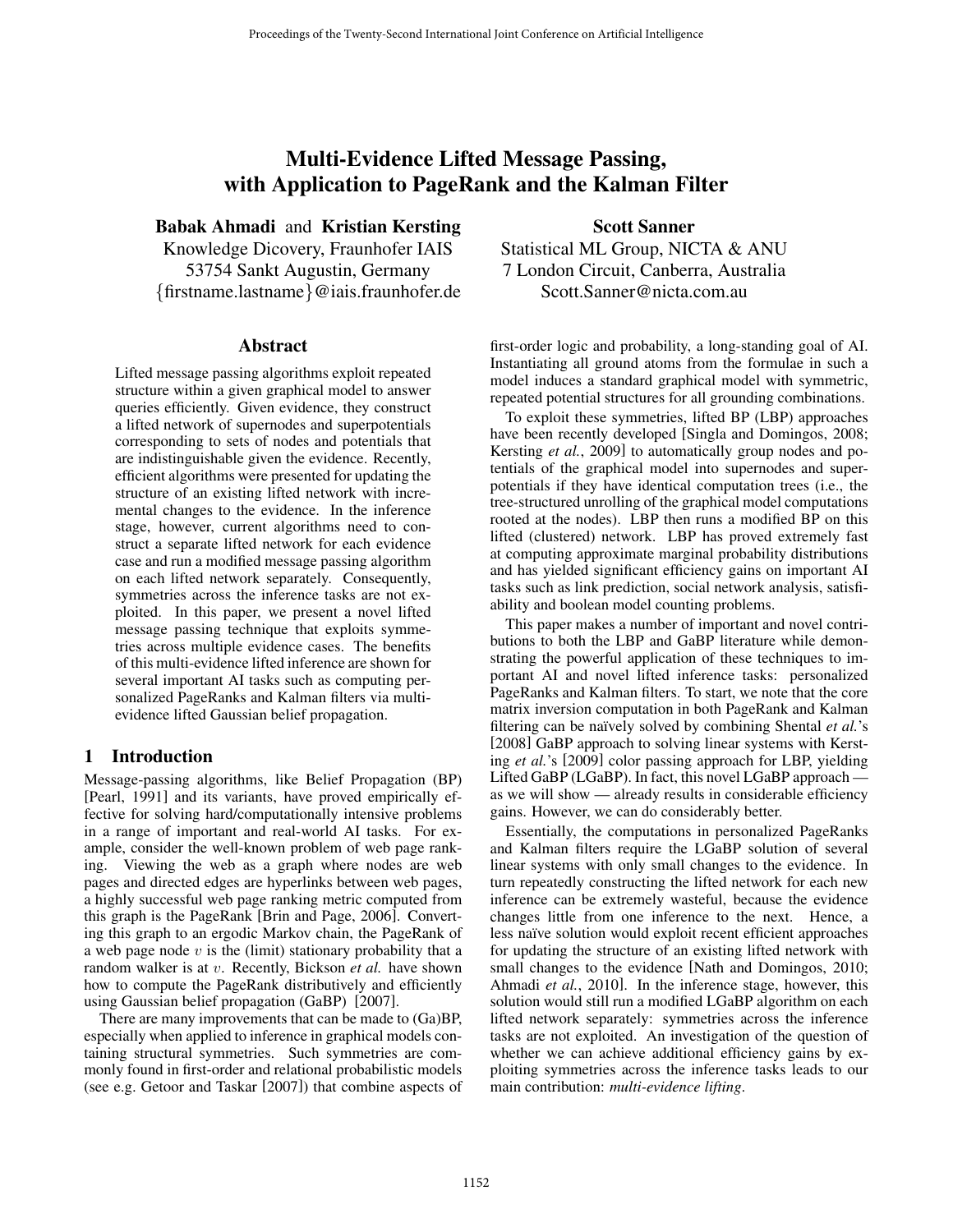In multi-evidence lifting, we first construct the ground networks for all inference tasks. We then run color passing on the union of these networks to compute the joint lifted network that automatically exploits symmetries across inference tasks. Finally, we run a modified message passing algorithm on the joint lifted network that simulates message passing on each ground network in parallel. Intuitively, this sacrifices space complexity for a lower time complexity, and the naïve approach of lifting the joint network will not scale well to large problem sizes. Consequently, we develop an efficient sequential lifting variant that computes the joint lifted network by considering evidence sequentially rather than jointly. As our experiments show, multi-evidence LGaBP<sup>1</sup> and its sequential variant can yield significantly faster inference than naïve LGaBP and GaBP on synthetic problems and the realworld problems of PageRank and Kalman filter computation.

We proceed as follows. After touching upon related work, we briefly review GaBP and color passing for LBP. Then, we introduce multi-evidence lifting, sketch its correctness, and present an efficient sequential lifting variant. Before concluding, we provide empirical results including the first lifted approaches to PageRank and Kalman filter computations.

#### 2 Related Work

Recent years have witnessed a surge of interest in lifted probabilistic inference. Poole [2003], de Salvo Braz *et al.* [2005], and Milch *et al.* [2008] have developed lifted versions of variable elimination for discrete domains; Choi and Amir [2010] have extended these ideas to relational continuous models. These exact inference approaches are extremely complex and have only been applied to artificial domains to date. Moreover, these methods require a first-order logical specification of the model; multi-evidence lifting as presented here does not. Sen *et al.* [2009] presented a lifted (approximate) variable elimination approach based on bisimulation; in contrast to the previous approaches, it does not require a firstorder logical specification but is considerably complex. Arguably, the simplest and most efficient approximate lifted inference algorithms are based on the already mentioned LBP approaches. Motivated by Jaimovich *et al.* [2007], Singla and Domingos [2008] developed the first LBP variant requiring a Markov logic network as input. Kersting *et al.* [2009] generalized it to any graphical model over discrete, finite variables.

In contrast to LGaBP introduced here, all previous LBP approaches have been developed for discrete domains only. While in principle they can be applied to continuous domains through discretization, Choi and Amir [2010] have noted the precision of discretizations deteriorates exponentially in the number of random variables. Thus, discretization and application of LBP would be highly imprecise for large networks.

Finally, Nath and Domingos [2010] and Ahmadi *et al.* [2010] developed efficient algorithms for sequential lifting, where the structure of an existing lifted network is updated with incremental evidence changes. However, for inference, these algorithms run message passing independently on the lifted networks constructed for each evidence case. In contrast, the sequential version of multi-evidence lifting we present shares computation via the *joint* lifted network.

#### 3 Lifted Gaussian Belief Propagation

In this section, we present a unified review of Gaussian belief propagation (GaBP) and lifted belief propagation (LBP) leading to lifted GaBP (LGaBP). We develop LGaBP in the context of solving linear systems that are key to our lifted PageRank and Kalman filtering applications presented later.

Many real world applications such as environmental sensor networks, information diffusion in social networks, and localization in robotics involve systems of continuous variables. One of the most fundamental problems encountered in these applications is solving linear systems of the form  $A x = b$ where  $A \in \mathbb{R}^{n \times n}$  is a real-valued square matrix, and  $b \in \mathbb{R}^n$ is real-valued column vector, and we seek the column vector **x** such that equality holds. As a running example, consider  **(where <sup>t</sup> denotes transpose) and** 

$$
\mathbf{A} = \begin{pmatrix} 10 & 4 & 3 \\ 4 & 10 & 3 \\ 5 & 5 & 11 \end{pmatrix} . \tag{1}
$$

Shental *et al.* [2008] have shown how to translate this problem into a probabilistic inference problem, i.e., to solve a linear system of equations of size  $n$  we compute the marginals of the Gaussian variables  $x_1, \ldots, x_n$  in an appropriately defined graphical model. Given the matrix **A** and the observation matrix **b**, the Gaussian density function  $p(\mathbf{x}) \sim \exp(-\frac{1}{2}\mathbf{x}^t \mathbf{A} \mathbf{x} + \mathbf{b}^t \mathbf{x})$  can be factorized according to the graph consisting of edge potentials  $\psi_{ij}$  and self potentials  $\phi_i$  as follows:  $p(\mathbf{x}) \propto \prod_{i=1}^n \phi_i(x_i) \prod_{i,j}^{\mathcal{N}} \psi_{ij}(x_i, x_j)$ , where the potentials are  $\psi_{ij}(x_i, x_j) := \exp(-\frac{1}{2}x_i A_{ij}x_j)$  and  $\phi_i(x_i) := \exp(-\frac{1}{2}A_{ii}x_i^2 + b_i x_i)$ . The edge potentials  $\psi_{ij}$  are defined for all  $(i, \bar{j})$  s.t.  $\mathbf{A}_{ij} > 0$ .

To solve the inference task, Shental *et al.* proposed to use Weiss *et al.*'s [2001] Gaussian BP (GaBP) which is a special case of continuous BP, where the underlying distribution is Gaussian. BP in Gaussian models gives simpler update formulas than the general continuous case and the message updates can directly be written in terms of the mean and precision. Since  $p(x)$  is jointly Gaussian, the messages are proportional to Gaussian distributions  $\mathcal{N}(\mu_{ij}, P_{ij}^{-1})$  with precision  $P_{ij} = -A_{ij}^2 P_{i\backslash j}^{-1}$  and mean  $\mu_{ij} = -P_{ij}^{-1} A_{ij} \mu_{i\backslash j}$  where

$$
P_{i\backslash j} = \tilde{P}_{ii} + \sum_{k \in N(i)\backslash j} P_{ki}
$$

$$
\mu_{i\backslash j} = P_{i\backslash j}^{-1} (\tilde{P}_{ii}\tilde{\mu}_{ii} + \sum_{k \in N(i)\backslash j} P_{ki}\mu_{ki})
$$

for  $i \neq j$  and  $\tilde{P}_{ii} = A_{ii}$  and  $\tilde{\mu}_{ii} = b_i/A_{ii}$ . Here,  $N(i)$ denotes the set of all the nodes neighboring the ith node and  $N(i)\backslash j$  excludes the node j from  $N(i)$ . All messages parameters  $P_{ij}$  and  $\mu_{ij}$  are initially set to zero. The marginals are Gaussian probability density functions  $\mathcal{N}(\mu_i, P_i^{-1})$  with precision  $P_i = \tilde{P}_{ii} + \sum_{k \in N(i)} P_{ki}$  and mean  $\mu_i = P_{i \setminus j}^{-1} (\tilde{P}_{ii} \tilde{\mu}_{ii} +$  $\sum_{k \in N(i)} P_{ki} \mu_{ki}$ . If the spectral radius of the matrix **A** is smaller than 1 then GaBP converges to the true marginal means  $(x = \mu)$ . We refer to [Shental *et al.*, 2008] for details.

<sup>&</sup>lt;sup>1</sup>We focus here on matrix inversion, but multi-evidence lifting is generally applicable, also to discrete domains.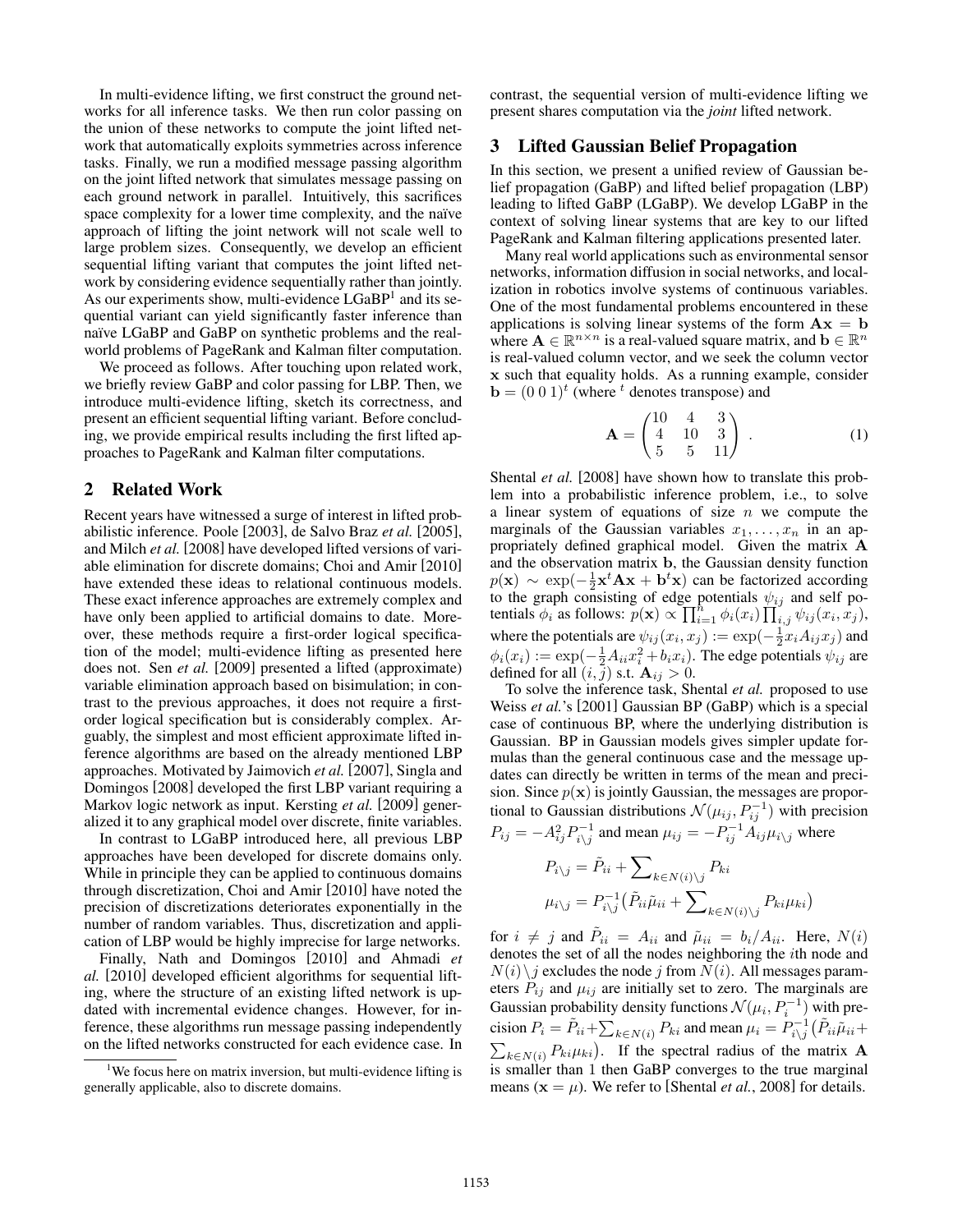

Figure 1: Lifted graphical models produced when inverting **A** in Eq. (1) using LGaBP. An edge from i to j encodes potential  $\psi_{ij}$ . The  $\phi$  potentials are associated with the nodes. (a) Colored network when computing  $A x_1 = e_1$ . All nodes get different colors; no compression and lifted inference is essentially ground. (b) Colored network for  $A x_2 = e_2$ . Again no compression. Note, however, the symmetries between (a) and (b). (c) Colored network for  $A x_3 = e_3$ . Nodes  $x_1$  and  $x_2$  get the same color and are grouped together (**d**).

Although already quite efficient, many graphical models produce inference problems with symmetries not reflected in the graphical structure. LBP can exploit this structure by automatically grouping nodes (potentials) of the graphical model  $G$  into supernodes (superpotentials) if they have identical *computation trees* (i.e., the tree-structured unrolling of the graphical model computations rooted at the nodes). This compressed graph  $G$  is computed by passing around color signatures in the graph that encode the message history of each node. The signatures are initialized with the color of the self potentials, i.e.,  $cs_i^0 = \phi_i$  and iteratively updated by  $cs_i^k = \{cs_i^{k-1}\} \cup \{[\psi_{ij}, cs(\psi_j^{k-1})]| j \in N(i)\}.$  The algorithmic details of color passing are not important for this paper, we refer to [Kersting *et al.*, 2009]. The key point to observe is that this very same process also applies to GaBP (viewing "identical" for potentials only up to a finite precision), thus leading to a novel LGaBP algorithm.

To continue our running example, let us examine computing the inverse of matrix **A** in Eq. (1) using LGaBP. We note that  $A^{-1} = [\mathbf{x}_1, \dots, \mathbf{x}_n]$  can be computed by solving  $A x_i = e_i$  for  $i = 1...n$ , where  $e_i$  is the *i*th *basis vector* —  $I = [\mathbf{e}_1, \dots, \mathbf{e}_n]$  for the  $n \times n$  identity matrix **I**. In our running example, this yields the respective lifted networks in Figs. 1(a–c). As one can see, for the evidence cases  $e_1$  and  $e_2$  there is no compression and lifted inference is essentially ground. All nodes get different colors for these cases (Figs. 1(a) and (b)). For the evidence case **e**3, however, variables  $x_1$  and  $x_2$  are assigned the same color by LGaBP (Fig. 1(c)). The final lifted graph  $G$  is constructed by grouping all nodes (potentials) with the same color (signatures) into *supernodes* (*superpotentials*), which are sets of nodes (potentials) that behave identical at each step of carrying out GaBP on  $G$  (Fig. 1(d)). On the lifted graph  $G$ , LGaBP then runs a modified GaBP. The modified messages simulate running GaBP on the original graph  $G$ . Following LBP, we have to pay special attention to the self-loops introduced by lifting that correspond to messages between different nodes of the same supernode. Reconsider our running example. As shown in Fig. 1(d), there is a self-loop for the supernode  $\{x_1, x_2\}$ . In general, there might be several of them for each supernode and we assume that they are indexed by  $k$ . To account for the self-loops and in contrast to GaBP, we introduce "selfmessages"  $P_{ii}^k = -A_{ii}^2 (P_{i\setminus i}^k)^{-1}$  and  $\mu_{ii}^k = -P_{ij}^{-1} A_{ii} \mu_{i\setminus i}^k$ with

$$
P_{i\backslash i}^k = \tilde{P}_{ii} + \left(\sum_{l \in S(i)\backslash k} \sharp_{ii}^l P_{ii}^l\right) + \left(\sum_{l \in N(i)\backslash i} \sharp_{li} P_{li}\right)
$$
  

$$
\mu_{i\backslash i}^k = P_{i\backslash j}^{-1} \left[\tilde{P}_{ii}\tilde{\mu}_{ii} + \sum_{l \in S(i)\backslash k} \sharp_{ii}^l P_{ii}^l \mu_{ii}^l + \sum_{l \in N(i)\backslash i} \sharp_{li} P_{li} \mu_{li}\right].
$$

As *i* is now a neighbor of itself, the term  $N(i) \setminus i$  is required. Furthermore,  $\sharp_{ij}^l$  — also given in Fig. 1(d) — are counts that encode how often the message (potential) would have been used by GaBP on the original network  $G$ . Using these counts we can exactly simulate the messages that would have been sent in the ground network. Messages between supernode i and  $j, i \neq j$ , are modified correspondingly:

$$
P_{i\backslash j} = \tilde{P}_{ii} + \sum_{k \in S(i)} \sharp_{ii}^k P_{ii}^k + \left( \sum_{k \in N(i)\backslash i,j} \sharp_{ki} P_{ki} \right)
$$
  

$$
\mu_{i\backslash j} = P_{i\backslash j}^{-1} \Big[ \tilde{P}_{ii} \tilde{\mu}_{ii} + \sum_{k \in S(i)} \sharp_{ii}^k P_{ii}^k \mu_{ii}^k + \sum_{k \in N(i)\backslash i,j} \sharp_{ki} P_{ki} \mu_{ki} \Big]
$$

where  $N(i) \setminus i, j$  denotes all neighbours of node i without i and j. Adapting the arguments from [Kersting *et al.*, 2009], the following LGaBP correctness theorem can be proved:

Theorem 3.1. *Given a Gaussian model* G*, LGaBP computes the minimal compressed lifted model, and running modified GaBP on* G *produces the same marginals as GaBP on* G*.*

### 4 Multi-Evidence Lifting

Both applications considered in this paper — lifted PageRank and Kalman filtering — require the inversion of very large, structured matrices. As shown previously, this task can be reduced to the problem of solving several linear systems with GaBP — more precisely, calling GaBP multiple times, each time with a different evidence case.

Returning to our running example, inverting **A** from Eq. (1) using GaBP results in three graphical models of size 3/9 (nodes/potentials). Given the recent success of LBP approaches, we ask "can we do better?" A first attempt to affirmatively answer the question is to simply replace GaBP with LGaBP for each evidence case **e<sup>i</sup>** as illustrated in the three lifted graphical models of Figs. 1(a–d). In general, this *single-evidence lifting* approach is illustrated in Fig. 2(a). Due to lifting, we can hope to greatly reduce the cost of inference in each iteration. For our running example, this results in two ground networks both of size 3/9 and one lifted network of size  $2/5$  shown respectively in Figs. 1(a,b) and (d). Thus, the total size (sum of individual sizes) drops to  $8/23$ This LGaBP approach — as we will show in our experiments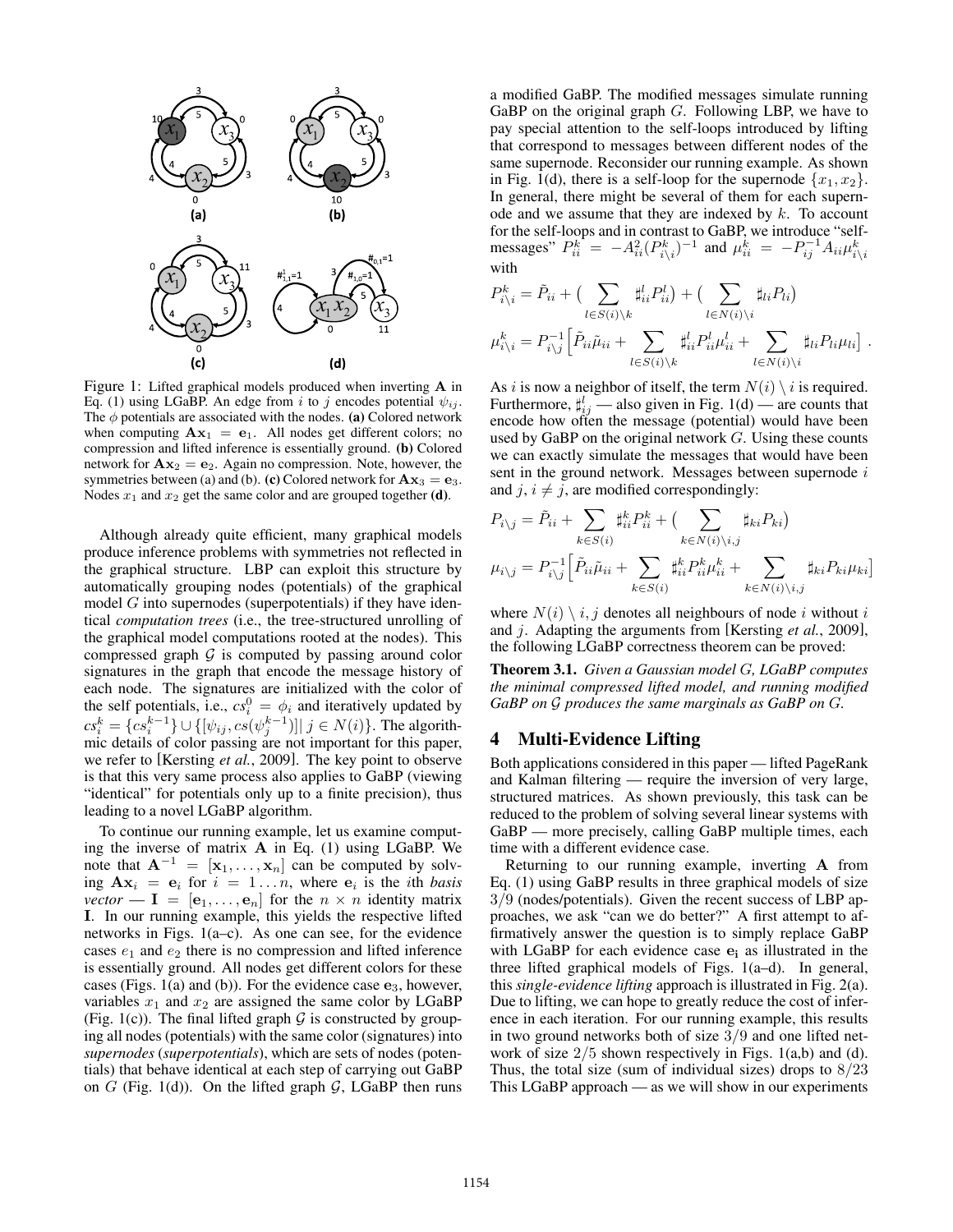

Figure 2: Inverting a matrix **A** using multi-evidence lifting. (a) Single-evidence lifting runs LGaBP solving  $Ax_i = e_i$  for each  $i =$ 1, 2,...,n separately; **e**<sup>i</sup> denotes the ith basis vector; thus LGaBP computes each column vector of **A**−<sup>1</sup> separately. (b) Multi-evidence lifting runs LGaBP on the joint graphical model of  $A x_i = e_i$  for  $i = 1, 2, ..., n$ ; thus LGaBP computes  $A^{-1}$  for all  $e_i$  at once. (c) Sequential multi-evidence lifting directly builds the lifted joint graphical model in a sequential fashion, avoiding cubic space complexity

— can already result in considerable efficiency gains. However, we can do even better.

Repeatedly constructing the lifted network for each new evidence case can be wasteful when symmetries across multiple evidence cases are not exploited (e.g., the common 0's amongst all  $\mathbf{e}_i$ ). Compare for example the graphs depicted in Fig. 1(a) and (b). These two networks are basically symmetric which is not exploited in the single-evidence case.They stay essentially ground if they are processed seperately. To overcome this, we propose *multi-evidence lifting* (as illustrated in Fig. 2(b) for inverting a matrix):

*compute the graphical models of each evidence case, form their union, and run LGaBP on the resulting joint graphical model*.

This automatically employs the symmetries within and across the evidence cases due to Theorem 3.1. In our running example, we get a *single* lifted graph of size 5/14. Intuitively, multi-evidence lifting only produces (in this example) one of the two ground networks and hence consists of the union of the networks shown in Figs. 1(a) and (d). This is clearly a reduction compared to LGaBP's size of 8/23.

However, there is no free lunch. Multi-evidence lifting sacrifices space complexity for a lower time complexity. Inverting a  $n \times n$  matrix may result in a joint ground graphical model with  $n^2$  nodes (*n* nodes for each of the *n* systems of linear equations) and  $O(n^3)$  edges  $(O(n^2))$  edges for each of the  $n$  systems of linear equations; edges are omitted if  $A_{ij} = 0$ ). This makes multi-evidence essentially intractable for large *n*. For instance, already for  $n > 100$  we have to deal with millions of edges, easily canceling the benefits of lifted inference. We develop an efficient sequential multi-evidence lifting approach that computes the joint lifted network by considering one evidence case after the other (Fig.  $2(c)$ ).

Indeed, one is tempted to employ one of the efficient algorithms recently presented for updating the structure of an existing lifted network with incremental changes to the evidence to solve the problem [Nath and Domingos, 2010; Ahmadi *et al.*, 2010]. While employing the symmetries in the graphical model across multiple evidence cases for the lifting, in the inference stage they need to construct a separate lifted network for each evidence case and run a modified message passing algorithm on each lifted network separately. Thus, symmetries across evidence cases are missed.

# 5 Sequential Multi-Evidence Lifting

We seek a way to efficiently construct the joint lifted network while still being able to lift across multiple evidence cases. To do this, we can modify Ahmadi *et al.*'s [2010] sequential single-evidence lifting to the multi-evidence case. Ahmadi *et al.* give a clear characterization of the core information required for sequential clamping for lifted message passing, namely the shortest-paths connecting the variables in the network which resemble the computation paths along which the nodes communicate in the network.

Thus, to be able to adapt the lifted network for incoming evidence in the single-evidence case, we compute in a first step the set of shortest paths connecting any two nodes in the graph. Now, when there is new evidence for a node, the adapted lifted network is computed as a combination of the nodes' initial coloring, i.e. the lifting without evidence, and the set of shortest paths to the nodes in our evidence.

Algorithm 1 describes how we can adapt this to the multievidence case. Intuitively, we would like to view each  $A x_i =$  **(** $i = 1, 2, ..., n$ **) as conditioning an initial network on node**  $i$  and efficiently computing its contribution to the resulting lifted joint network directly from the initial one. But what should be the initial network? It is not provided by the task itself. Thus, to be able to efficiently find the lifted network structure, we propose to introduce an additional system of linear equations, namely the one with no evidence:  $A x = 0$ (Alg.1, line 1). Indeed, it is not needed in the inversion task per se but it allows us to significantly speed up the multievidence lifting process. Intuitively, each  $e_i$  only differs from **0** in exactly one element so it serves as the basis for lifting all subsequent networks. To do this, we compute the path colors for all pairs of nodes (line 2) to know how it affects the other nodes when conditioning on a variable  $i$  and the initial lifting without evidence (line 3). The lifted graph  $H_i$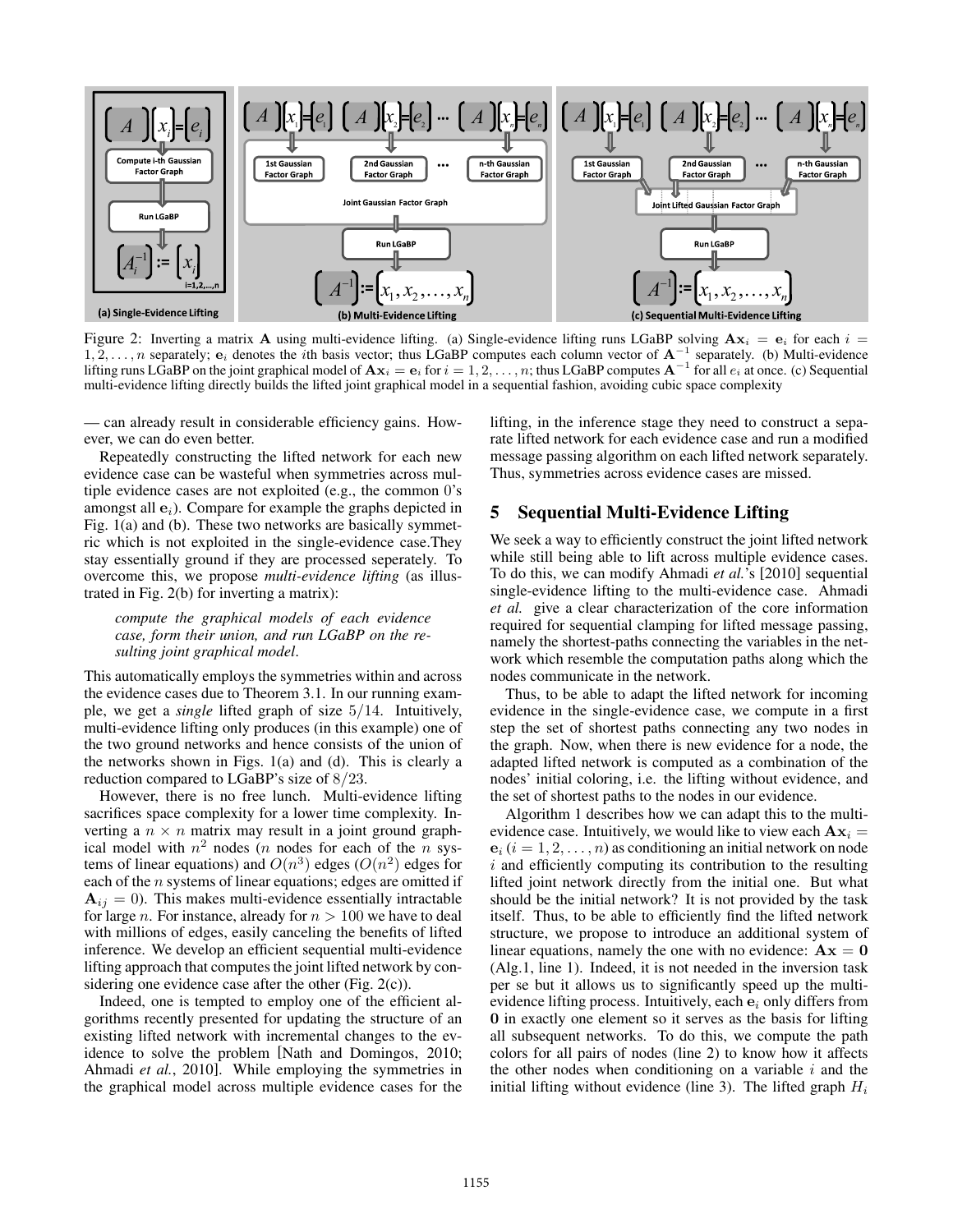Algorithm 1: Sequential Multi-Evidence Lifted GaBP Input: Matrix **A** 1 Construct network  $G_0$  for  $Ax = 0$ ; 2 Compute path color matrix  $PC$  on  $G_0$ ; 3 Lift  $G_0$  to obtain lifted network  $H_0$ ; 4 **foreach** *unit vector*  $e_i$  **do**  $\text{5}$  |  $\text{colors}(H_i) = \text{colors}(H_0);$ 6  $\vert$  *evidence* = {*i*: $A_{ii}$ }; <sup>7</sup> repeat  $\mathbf{8}$  | colors $(H_i)$  = newColor  $(H_0, PC, evidence);$ <sup>9</sup> Add nodes that have changed color to *evidence*; 10 **until**  $color(H_i)$  does not change; if  $H_i$  is previously unseen then 12  $\parallel$  Add  $H_i$  to joint lifted network  $H_{\{1,\ldots,i-1\}}$ <sup>13</sup> else 14 | Bookmark the corresponding index  $j$ 15 16 Run modified GaBP on joint lifted network  $H_{\{1,\ldots,n\}}$ ; 17 **return**  $X = (x_1, x_2, \dots, x_n)$ , the inverse of **A**;

for the *i*th system of linear equations  $A x_i = e_i$  can now be adaptively computed by combining the initial lifting and the path colors to node  $i$  (line 8). The combination is essentially an elementwise concatenation of the two respective vectors.

Consider computing the lifted network for  $A x_3 = e_3$  for our running example. When we have no evidence the nodes  $x_1$  and  $x_2$  are clustered together, and  $x_3$  is in a separate cluster. Thus, we obtain an initial color vector  $C = (0, 0, 1)$ . Since we want to compute the network conditioned on  $x_3$  we have to combine this initial clustering  $C$  with the path colors with respect to  $x_3$ ,  $PC_{x_3} = (\{3, 5\}, \{3, 5\}, \emptyset) = (0, 0, 1).$ To obtain the lifted network conditioned on  $x_3$  we have to (1) do an elementwise concatenation (in the following depicted by ⊕) of the two vectors and (2) interpret the result as a new color vector:  $H_3 = (0, 0, 1) \oplus (0, 0, 1) =_{(1)} (00, 00, 11) =_{(2)}$ (2, 2, 3). Since only the shortest paths are computed, adapting the colors has to be performed iteratively to let the evidence propagate. For further details on adapting the color vector (line 8) we refer to [Ahmadi *et al.*, 2010].

Moreover, we can implement a type of memoization when we perform the lifting in this fashion. Because we know each resulting lifted network  $H_i$  in advance, we can check whether an equivalent lifted network was already constructed: if the same color pattern exists already, we simply do not add  $H_i$  and instead only bookmark the correspondence of nodes (line  $11-14$ )<sup>2</sup>. This does not affect the counts at all and, hence, still constructs the correct joint lifted network. This argument together with the correctness of the sequential singleevidence lifting and multi-evidence lifting effectively proves the correctness of sequential multi-evidence lifting:

Theorem 5.1. *Sequential multi-evidence lifting computes the same joint lifted model as in the batch case. Hence, running the modified GaBP on it produces the same marginals.*

## 6 Experimental Evaluation

Our intention here is to investigate the following questions: Q1 Can LGaBP be faster than GaBP? Q2 Can multievidence lifting produce smaller inference problems than single-evidence lifting? Q3 Does sequential multi-evidence lifting scale better than just multi-evidence lifting.

We implemented all variants in Python using the LIBDAI library<sup>3</sup> and evaluated their performances on (a) random matrices, (b) PageRank computations of graphs induced by a Markov logic network (MLN), and (c) Kalman filtering problems. The GaBP variants ran using parallel message updates, no damping and convergence threshold  $\epsilon = 10^{-8}$ . They all converged within  $\epsilon$  of the correct solution.

Inverting Random Matrices: We generated a random matrix  $\mathbf{R} \in \mathbb{R}^{20 \times 20}$  with  $\mathbf{R}_{ij} \in [0, 1]$  and added 10 to the diagonal to ensure non-singularity. Using **R**, we constructed a diagonal matrix with 1, 2, 4 and 8 blocks. On each of the matrices we run all four algorithms measuring the number of potentials created and total messages sent (including coloring messages), and the CPU time. Figs. 3(a)-(c) show the results averaged over 10 random reruns. As one can see, SME- $LGaBP < ME-LGaBP < LGaBP < GaBP$  in terms of the number of messages sent (b) and CPU-time (sec.) (c). Furthermore, (sequential) ME-LGaBP and create — as expected — the same number of potentials and significantly less than  $(L)$ GaBP $(b)$ .

Lifted Personalized PageRank: Recall the problem of ranking web pages already touched upon in the introduction. In a nutshell, a Markov chain transition matrix **M** is constructed out of a given graph G. Let **A** be the  $n \times n$  adjanceny matrix of G, that is  $A_{ij} = 1$  if there is an edge from vertex j to vertex i and zero otherwise. PageRank now constructs the probability transition matrix **M** by adding  $1/n$  to all entries of **A** and renormalizes each row of A to sum to 1. Furthermore, a prior probability **v** can be taken to weight the results. The personalized PageRank can then be computed by solving the following system of linear equations  $(I - \alpha M)x = v$ where  $\alpha$  trades off speed of convergence with the accuracy of the solution and **I** is the identity matrix.

In several PageRank applications, however, one needs to know, in addition to the rank of a given page, which pages or sets of pages contribute most to its rank. These PageRank contributions have been used for link spam detection and in the classification of web pages. The contribution that a vertex  $v$  makes to the PageRank of a vertex  $u$  is defined rigorously in terms of personalized PageRank for all vertices, i.e., for  $\mathbf{v}_i = \mathbf{e}_i, i = 1, 2, \dots, n$ . So, we are interested in  $\mathbf{PRM}_{\alpha}$ — the matrix whose  $u$ -th row is the personalized PageRank vector of  $u$ . The PageRank contribution of  $u$  to  $v$  is then the entry  $(u, v)$  of this matrix. This, however, is the inverse of  $(I - \alpha M)$  and we can make use of multi-evidence lifting.

We computed  $\text{PRM}_{0.9}$  for the ground network induced by the *Friends & Smokers* Markov logic network [Richardson and Domingos, 2006]. We varied the number of people in the domain, namely  $3, 5, 10$ . Figs.  $3(d)$ –(f) show the (d) the total number of (lifted) potentials (e) total numbers of messages

 $2$ This is not as hard as solving (sub)graph-isomorphisms. We only have to check whether the color pattern of  $H_i$  was previously seen. If so, the result has already been memoized.

<sup>&</sup>lt;sup>3</sup>http://www.libdai.org/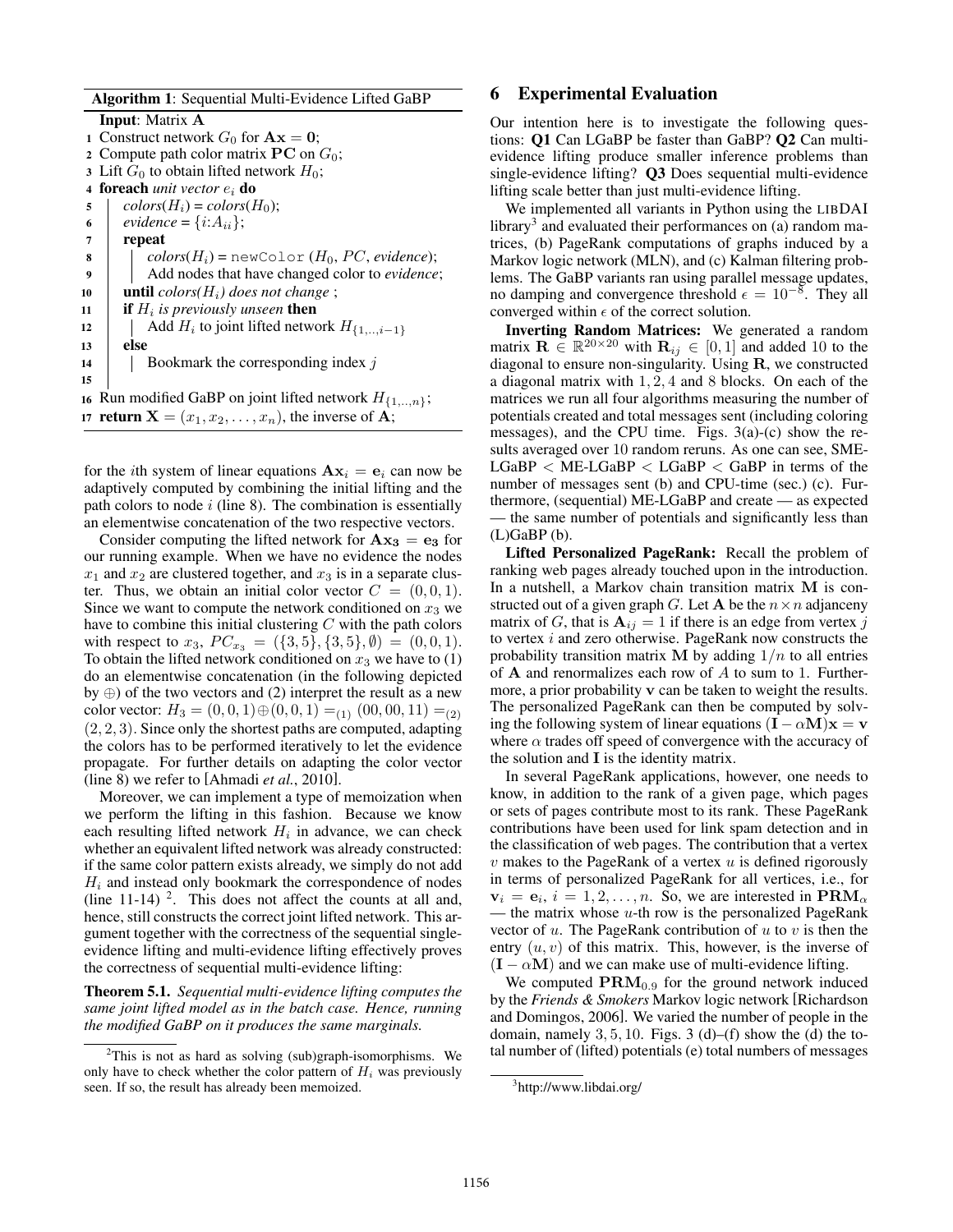

Figure 3: Experimental results on random matrices and PageRank computations. (best viewed in color)

sent and (f) the total CPU times (sec.) per  $\text{PRM}_{0.9}$  computation averaged over 10 runs. Again one can see, SME-LGaBP  $<$  ME-LGaBP  $<$  LGaBP  $<$  GaBP. In particular, we see the benefit of multi-evidence lifting. The number of generated potentials saturates for more than 3 people whereas singleevidence lifting generates more and more potentials.

Lifted Kalman Filter: Kalman Filtering is a computational tool with widespread application in robotics, financial and weather forecasting, and environmental engineering. Given observation and state transition models, the Kalman Filter (KF) recursively estimates the state  $x \in \mathbb{R}^n$  of a discrete-time controlled process that is governed by the linear stochastic difference equation  $\mathbf{x}_k = \mathbf{A}\mathbf{x}_{k-1} + \mathbf{B}\mathbf{u}_{k-1} + \mathbf{w}_{k-1}$ with a measurement  $z \in \mathbb{R}^m$  that is  $z_k = Hx_k + v_k$ . Here,  $w_k$  and  $v_k$  represent the process and measurement noise (respectively) and are assumed to be independent (of each other), white, and with normal density, i.e.,  $p(\mathbf{w}) \sim \mathcal{N}(0, \mathbf{Q})$ and  $p(\mathbf{v}) \sim \mathcal{N}(0, \mathbf{R})$ . The matrix **A** relates consecutive states  $\mathbf{x}_{k-1}$  and  $\mathbf{x}_k$ . The matrix **B** relates the optional control input **u** to the state, and **H** relates the state to the measurement **z**. In practice, the matrices **A**, **B**, **H**, **Q** and **R** might change with each time step or measurement, however, here we assume they are constant.

Due to space limitations, we cannot go into details but instead refer to, e.g, [Thrun *et al.*, 2005], and note that the main step of the KF consists of computing the Kalman gain:  $\mathbf{K}_k =$  $\mathbf{P}_{k}^{-} \mathbf{H}^{t} \left( \mathbf{H} \mathbf{P}_{k}^{-} \mathbf{H}^{t} + \mathbf{R} \right)^{-1}$  where  $\mathbf{P}_{k}^{-} = \mathbf{A} \mathbf{P}_{k-1} \mathbf{A}^{t} + \mathbf{Q}$ . Thus, the KF requires to invert a matrix at every time step allowing us to apply multi-evidence lifting.

In our experiments, we tracked 10 people randomly spread among  $k$  groups. Each group had its own (local) motion model (mm). We varied the number of groups: 1 (all people have the same mm) , 5 (two people have the same mm), and 10 (everybody has its own mm). Figs. 4 shows (a) the total number of (lifted) potentials, (b) the total number of messages sent and (c) the CPU times (sec.) averaged over all matrix inversion tasks in a Kalman filtering over 10 steps (GaBP is omitted). It clearly shows: the larger the number of groups, the lower the gain of (sequential) multi-evidence lifting. For 10 groups, when there are no mm symmetries motion symmetries ratio  $0$  — across people, single-evidence lifting is faster. However, when we have symmetries across evidence cases — 5 and 1 groups, i.e., ratios of 0.5 and 1.0 — ME lifting significantly outperforms single-evidence lifting.

The Discrete Case: Indeed, we introduced multi-evidence lifting in the context of GaBP. It is, however, also applicable in discrete cases. To validate its generality, we peformed parameter estimation – another natural case for multievidence lifting – in discrete domains. For the *Friends & Smokers* MLN with ten people. we maximized the conditional marginal log-likelihood (CMLL) using scaled conjugate gradient (SCG) for 10 data cases sampled from the joint distribution. Here, lifted BP (LBP) took 0.089 seconds for a single iteration — already a reduction compared to BP's 0.1 sec. — but ME-LBP exploits the additional symmetries and in turn took only 0.049 sec.

All experimental results together clearly answer questions Q1-Q3 affirmatively.

#### 7 Conclusions

In this paper, we proposed multi-evidence lifting for belief propagation in graphical models that exploits symmetries within and across different evidence cases. To avoid the cubic space requirement of a naïve realization, we then presented a sequential algorithm for efficiently computing the multi-evidence lifted network. The experimental results on two novel tasks for lifted inference, namely computing PageRank contributions and Kalman filter updates show that